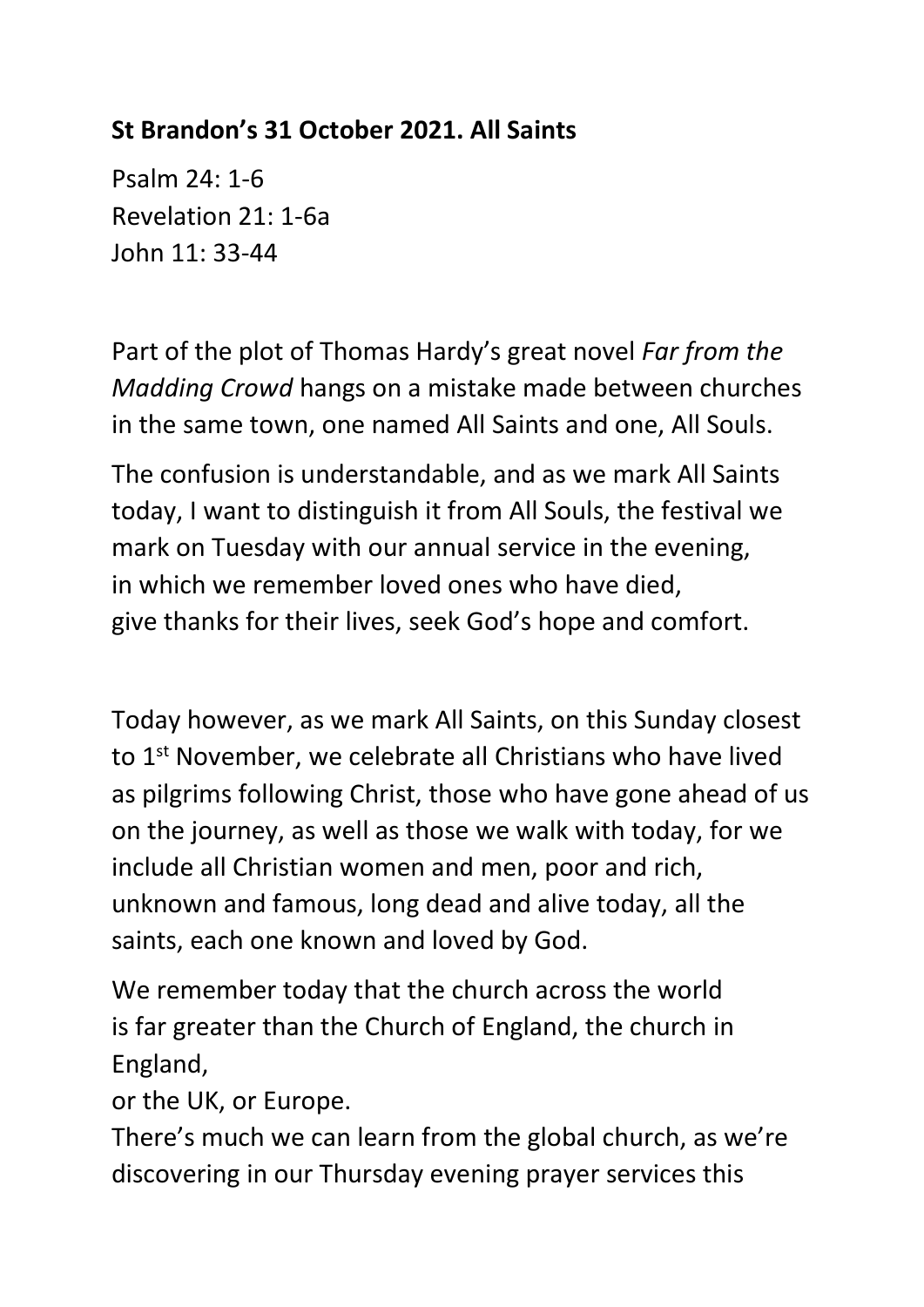term,

and day by day as we pray for the global church in Morning Prayer.

using the USPG prayer diary- if you'd like to join in this, please let me know and we will get you a copy.

For me this is a daily reminder that we in England are a very tiny part of the global church- all the saints of God today. This month, during COP26, we will be praying with them about climate change and its impact around the world.

Yes, we are members of the global church, all the saints of God today.

All Saints is also the day when we remember that the church 'triumphant' as it's sometimes called, is far greater again than the church struggling on earth.

Those saints who have triumphed over death now rest, with Christ, awaiting the new heaven and the new earth.

It's here that our theology may feel wobbly; we may enter a fog of uncertainty about what happens after death, mixed in with angels, white robes, clouds, harps and a few cherubs.

Thanks to today's powerful Bible readings, we can see much about death and heaven, on this All Saints' Day.

Our gospel gives us part of the long account of Jesus raising Lazarus from death.

It leaves out the early stages – Jesus' decision not to rush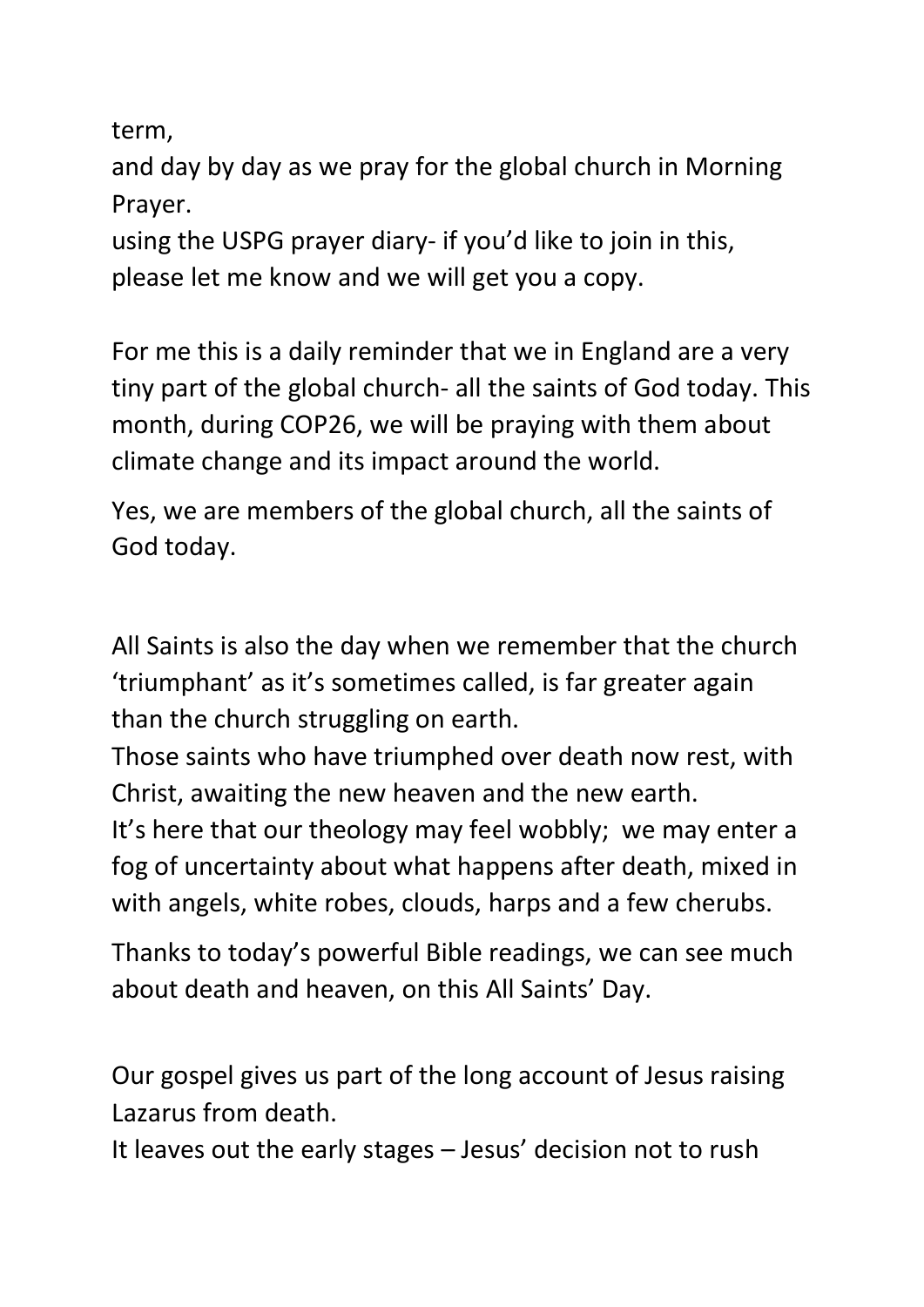back to Bethany to heal Lazarus, but to return later, four days after he has been buried- he even tells his disciples that this is for the glory of God.

It misses out Martha's honest encounter with Jesus, his declaration

*'I am the resurrection and the life',*

and her response,

*'Yes, Lord, I believe that you are the Messiah, the Son of God.'*

Martha fetches her sister Mary, still at home with the mourners; she comes out to meet Jesus on the road, near the burial ground outside the village and she, like Martha, greets him with regret and accusation,

*'If you'd been here, my brother would not have died.'*

Jesus' first response is **compassion-** he weeps with the sisters.

He's not afraid to show his deep love for his friends, and that love drives all that follows.

Then he asks to see the tomb and, to their horror,

for the stone to be rolled away.

*'He's been dead four days, there's a stench already'* says Martha.

These details leave us in doubt that Lazarus is really dead. They show Jesus' **courage** in confronting death as it really is, the rapid decay of our physical bodies once they no longer have breath and life in them.

Then comes the **command**, just three words in Greek and not even a verb: *Lazarus! Here! Out!*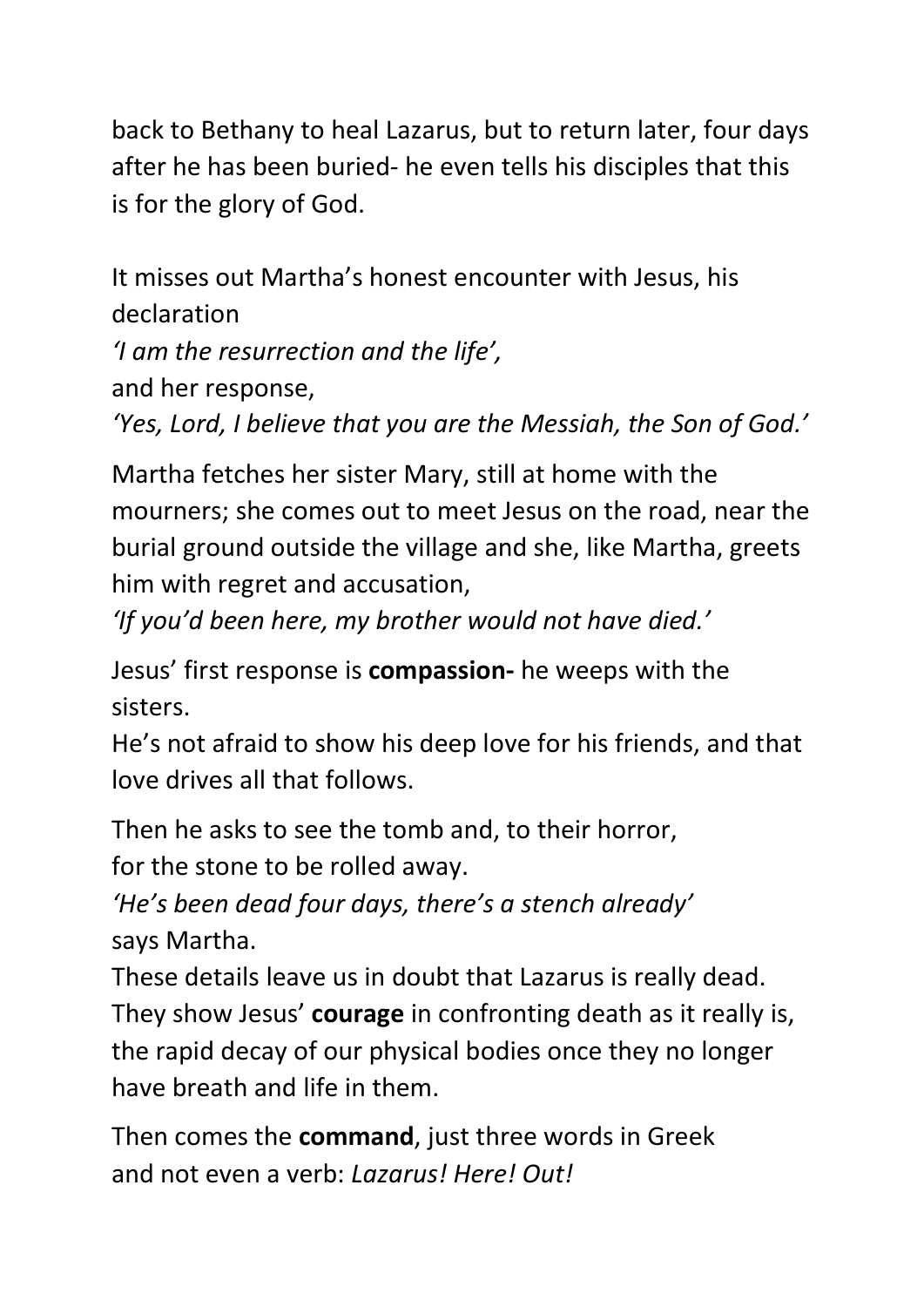At which Lazarus, still wrapped in grave clothes, stumbles from the tomb, his body restored and working once more, though I expect he needed a good bath. *Unbind him*, says Jesus, *and let him go.*

Set free by Jesus from death, Lazarus will die again at the end of his earthly life, but this miracle demonstrates beyond a doubt that God has power over death and decay, that resurrection will happen. This amazing story, so brilliantly told by John, reveals the glory of God , and shows us what Jesus wanted his followers to know about death

Firstly, his **compassion** for those who mourn when death separates them from their loved ones.

Secondly, his **courage** in the face of death, which can be ours too as we go through the reality of pain, loneliness, anger and despair, for Jesus walks with us.

Finally, his **command** over death, for it is not the end. Jesus has conquered death and as Mike told us last week, God's word brings life – new life, resurrection life.

And so to heaven – or rather a new heaven and a new earth-John's vision in Revelation 21 of what is to come when the old order, the world as we know it, passes away.

This new heaven and new earth will never end. It will be untainted by evil, selfishness, illness and pain, a place of perfect love, beauty and peace, and it will be our eternal **home**.